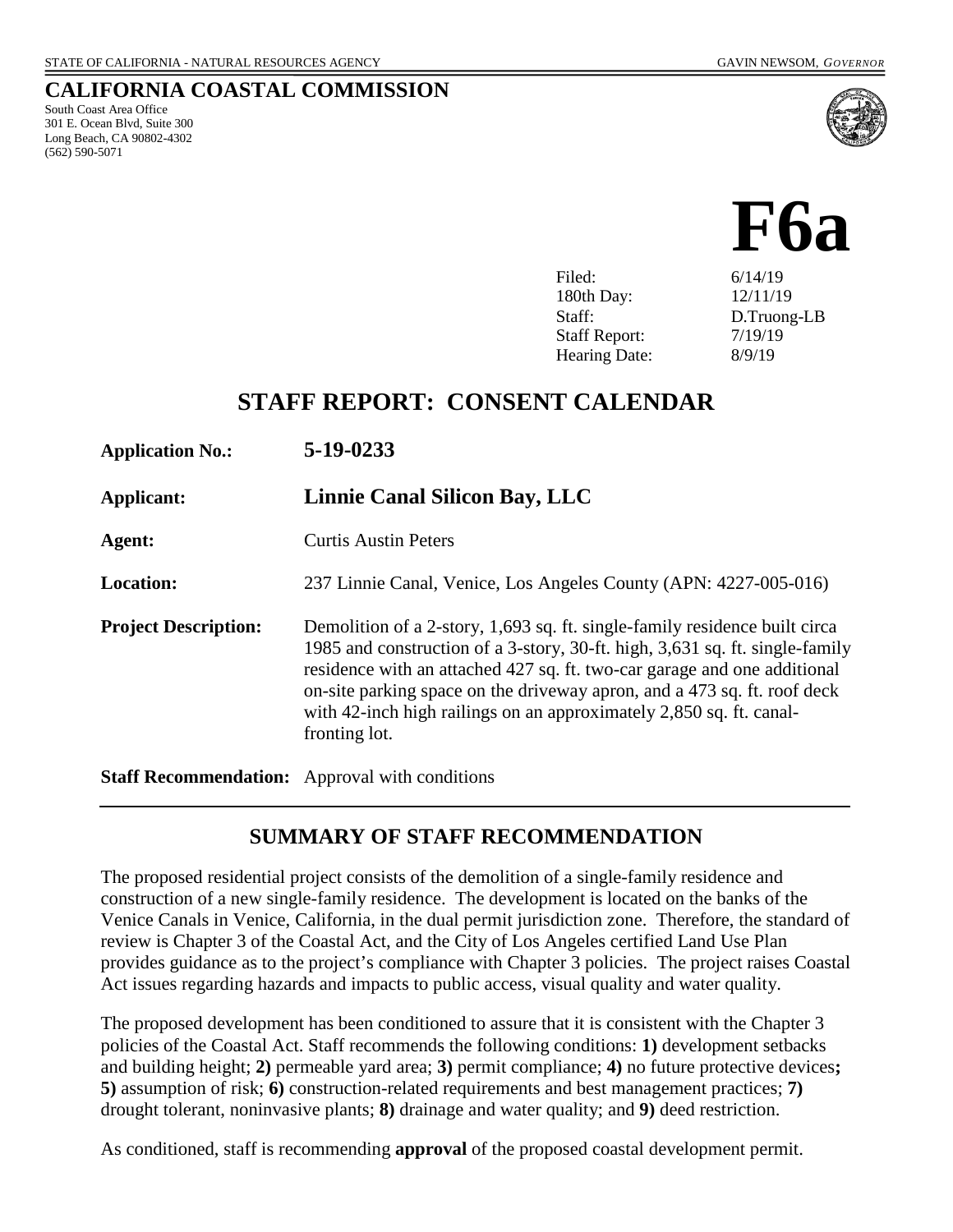# **TABLE OF CONTENTS**

# **APPENDICES – SUBSTANTIVE FILE DOCUMENTS**

- Appendix A City of Los Angeles certified Venice Land Use Plan, 6/14/2001
- Appendix B City of Los Angeles local Coastal Development Permit Case No. 2018-3915-CDP-SPP-MEL, dated January 7, 2019
- Appendix C GeoSoils, Inc. "Coastal Hazard and Sea Level Rise Discussion for 237 Linnie Canal, Venice", May 20, 2019
- Appendix D Coastal Development Permit Nos. 5-17-0672 (Fessler & Tschortner); 5-18-0512 (437 Howland Canal Silicon Bay, LLC); and 5-17-0598 (210 E. Linnie Canal, LLC)

## **EXHIBITS**

Exhibit 1 - [Vicinity Map](https://documents.coastal.ca.gov/reports/2019/8/F6a/F6a-8-2019-exhibits.pdf) [Exhibit 2 –](https://documents.coastal.ca.gov/reports/2019/8/F6a/F6a-8-2019-exhibits.pdf) Site Plan Exhibit 3 – [Washington and Marina del Rey Tide Gates Plan View](https://documents.coastal.ca.gov/reports/2019/8/F6a/F6a-8-2019-exhibits.pdf) Exhibit 4 – [Sea Level Rise Projections, CoSMoS](https://documents.coastal.ca.gov/reports/2019/8/F6a/F6a-8-2019-exhibits.pdf)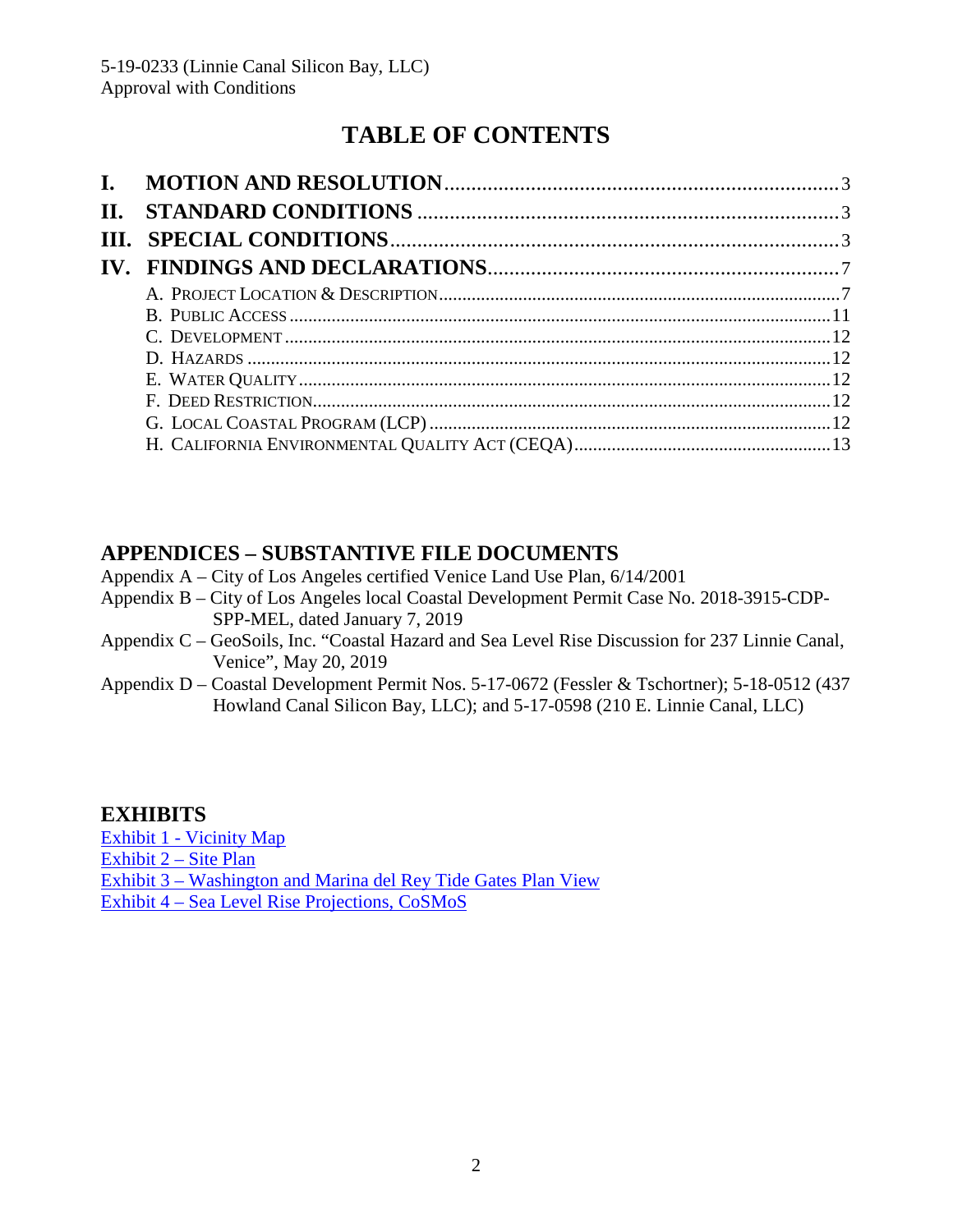# <span id="page-2-0"></span>**I. MOTION AND RESOLUTION**

## **Motion:**

*I move that the Commission approve the coastal development permit applications included on the consent calendar in accordance with the staff recommendations.*

Staff recommends a **YES** vote. Passage of this motion will result in approval of all of the permits included on the consent calendar. The motion passes only by affirmative vote of a majority of the Commissioners present.

# <span id="page-2-1"></span>**II. STANDARD CONDITIONS**

This permit is granted subject to the following standard conditions:

- 1. **Notice of Receipt and Acknowledgment**. The permit is not valid and development shall not commence until a copy of the permit, signed by the permittee or authorized agent, acknowledging receipt of the permit and acceptance of the terms and conditions, is returned to the Commission office.
- 2. **Expiration.** If development has not commenced, the permit will expire two years from the date on which the Commission voted on the application. Development shall be pursued in a diligent manner and completed in a reasonable period of time. Application for extension of the permit must be made prior to the expiration date.
- 3. **Interpretation.** Any questions of intent of interpretation of any condition will be resolved by the Executive Director or the Commission.
- 4. **Assignment.** The permit may be assigned to any qualified person, provided assignee files with the Commission an affidavit accepting all terms and conditions of the permit.
- 5. **Terms and Conditions Run with the Land.** These terms and conditions shall be perpetual, and it is the intention of the Commission and the permittee to bind all future owners and possessors of the subject property to the terms and conditions.

# <span id="page-2-2"></span>**III. SPECIAL CONDITIONS**

This permit is granted subject to the following special conditions:

1. **Development Setbacks and Building Height**. No development is authorized within ten ft. of the canal-fronting property line (Linnie Canal) nor within or above the required 450 sq. ft. permeable front yard area, except as described in Special Condition 2 below. Ten feet landward of the canal-fronting property line, the maximum height of any structure shall not exceed 22 feet above the centerline of the rear alley. Beyond ten horizontal ft. from the canal-fronting property line, one ft. in additional height is permitted for each two additional horizontal ft. to a maximum height of thirty ft. (30') except for chimneys, ducts, and other accessory structures, which are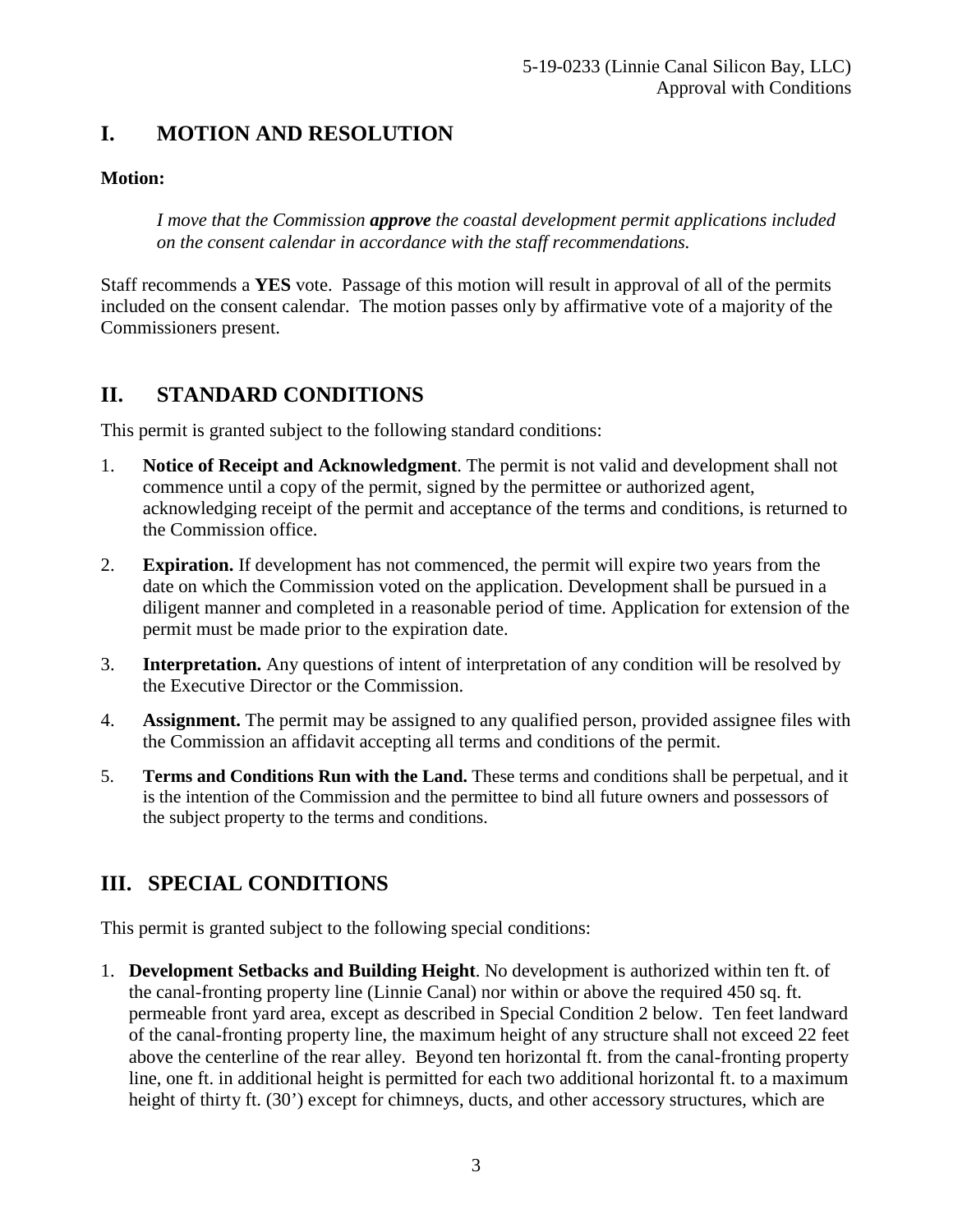5-19-0233 (Linnie Canal Silicon Bay, LLC) Approval with Conditions

limited to 35 ft. Roof deck railings shall not exceed 42-in. above the 30-ft. height limit (top of roof). Building height is measured from the elevation of the adjacent alley.

- 2. **Permeable Yard Area.** In order to maintain an open and visible access corridor, to enhance visual quality, and to preserve the water quality and biological productivity of the canals, an uncovered and permeable yard area totaling no less than fifteen times the width of the site (in this case: 15 ft. x 30 ft.  $=$  450 sq. ft.) shall be maintained on the project site in the front yard area between the structure and the front (Linnie Canal) property line as depicted in **[Exhibit 2](https://documents.coastal.ca.gov/reports/2019/8/F6a/F6a-8-2019-exhibits.pdf)** of the staff report. Uncovered means that no fill or building extensions (i.e. chimneys, balconies, stairs, trellises, eaves) shall be placed in or over the permeable yard area with the exception of fences or garden walls (not to exceed 42 in. in height), permeable decks at grade (not to exceed 18 in. in height), and an underground cistern, French drain or other similar drainage system for water retention. The permeable yard area may include minimal coverage with impermeable pavers, stones, concrete walkways or other similar ground cover, but in no event shall impermeable materials occupy more than fifteen percent (15%) of the total amount of the required permeable yard area.
- 3. **Permit Compliance.** Coastal Development Permit 5-19-0233 authorizes the construction of a new three-story, 30-ft. high single-family residence with an attached two-car garage. The applicant shall maintain three (3) parking spaces on-site over the life of the approved development (two spaces in the garage and one in the driveway). All development must occur in strict compliance with the proposal as set forth in the application, subject to the special conditions of this permit.

The permittee shall undertake development in accordance with the approved final plans as depicted in **[Exhibit 2](https://documents.coastal.ca.gov/reports/2019/8/F6a/F6a-8-2019-exhibits.pdf)**. Any proposed changes to the approved final plans shall be reported to the Executive Director. No changes to the approved final plans shall occur without a Commission amendment to this coastal development permit unless the Executive Director determines that no amendment is required.

#### 4. **Plan for Future Removal of Threatened Development**.

A. By acceptance of this Permit, the applicant agrees, on behalf of itself and all successors and assigns, that the landowner shall remove the development authorized by this Permit, including the primary structure, accessory structures, and any retaining walls, if: (a) any government agency has ordered that the structures are not to be occupied due to waves, erosion, storm conditions, liquefaction, landslides, or other coastal hazards, and as may be exacerbated by sea level rise; (b) if essential services to the site can no longer feasibly be maintained (e.g., utilities, roads); (c) the development is no longer located on private property due to the migration of the public trust boundary; or (d) removal is required pursuant to LUP policies for sea level rise adaptation planning. If any portion of the development at any time encroaches onto public property, the permittee shall either remove the encroaching portion of the development or apply to retain it. Any application to retain it must include proof of permission from the owner of the public property. The permittee shall obtain a coastal development permit for removal of approved development unless the Executive Director determines that no coastal development permit is legally required.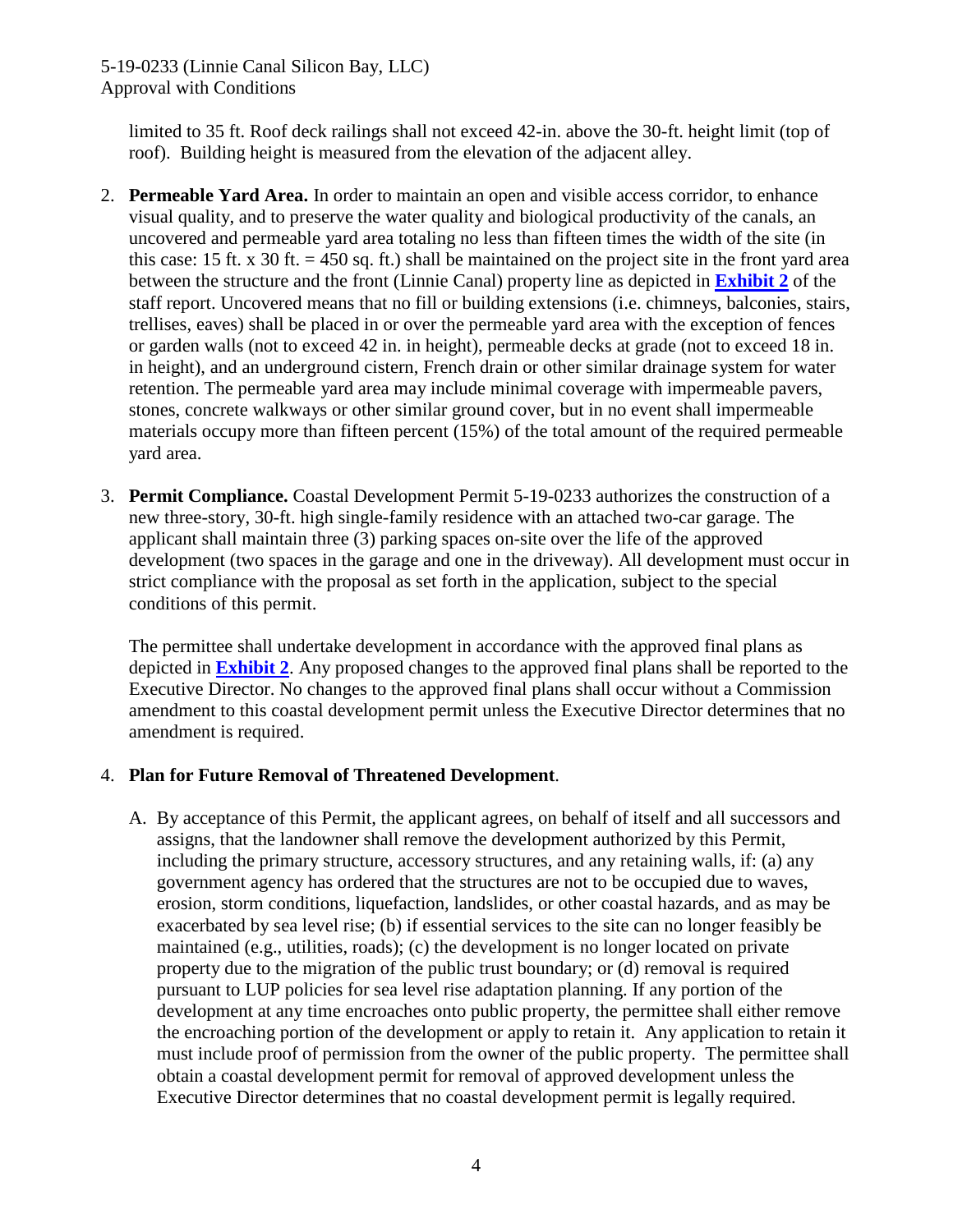- B. Prior to removal/relocation, the permittees shall submit two copies of a Removal/Relocation Plan to the Executive Director for review and written approval. The Removal/Relocation Plan shall clearly describe the manner in which such development is to be removed/ relocated and the affected area restored so as to best protect coastal resources. In the event that portions of the development fall to the canal waters before they are removed/relocated, the landowner shall remove all recoverable debris associated with the development from the public waters and lawfully dispose of the material in an approved disposal site. Such removal shall require a coastal development permit.
- 5. **Assumption of Risk, Waiver of Liability and Indemnity.** By acceptance of this permit, the applicant(s) acknowledges and agrees (i) that the site may be subject to hazards from waves, erosion, storm conditions, liquefaction, flooding and sea level rise; (ii) to assume the risks to the applicant(s) and the property that is the subject of this permit of injury and damage from such hazards in connection with this permitted development; (iii) to unconditionally waive any claim of damage or liability against the Commission, its officers, agents, and employees for injury or damage from such hazards; and (iv) to indemnify and hold harmless the Commission, its officers, agents, and employees with respect to the Commission's approval of the project against any and all liability, claims, demands, damages, costs (including costs and fees incurred in defense of such claims), expenses, and amounts paid in settlement arising from any injury or damage due to such hazards.

#### **6. Storage of Construction Materials, Mechanized Equipment and Removal of Construction Debris.**

The permittee shall comply with the following construction-related requirements:

- (a) No demolition or construction materials, debris, or waste shall be placed or stored where it may enter sensitive habitat, receiving waters or a storm drain, or be subject to wave, wind, rain, or tidal erosion and dispersion.
- (b) No demolition or construction equipment, materials, or activity shall be placed in or occur in any location that would result in impacts to environmentally sensitive habitat areas, streams, wetlands or their buffers.
- (c) Any and all debris resulting from demolition or construction activities shall be removed from the project site within 24 hours of completion of the project.
- (d) Demolition or construction debris and sediment shall be removed from work areas each day that demolition or construction occurs to prevent the accumulation of sediment and other debris that may be discharged into coastal waters.
- (e) All trash and debris shall be disposed in the proper trash and recycling receptacles at the end of every construction day.
- (f) The applicant shall provide adequate disposal facilities for solid waste, including excess concrete, produced during demolition or construction.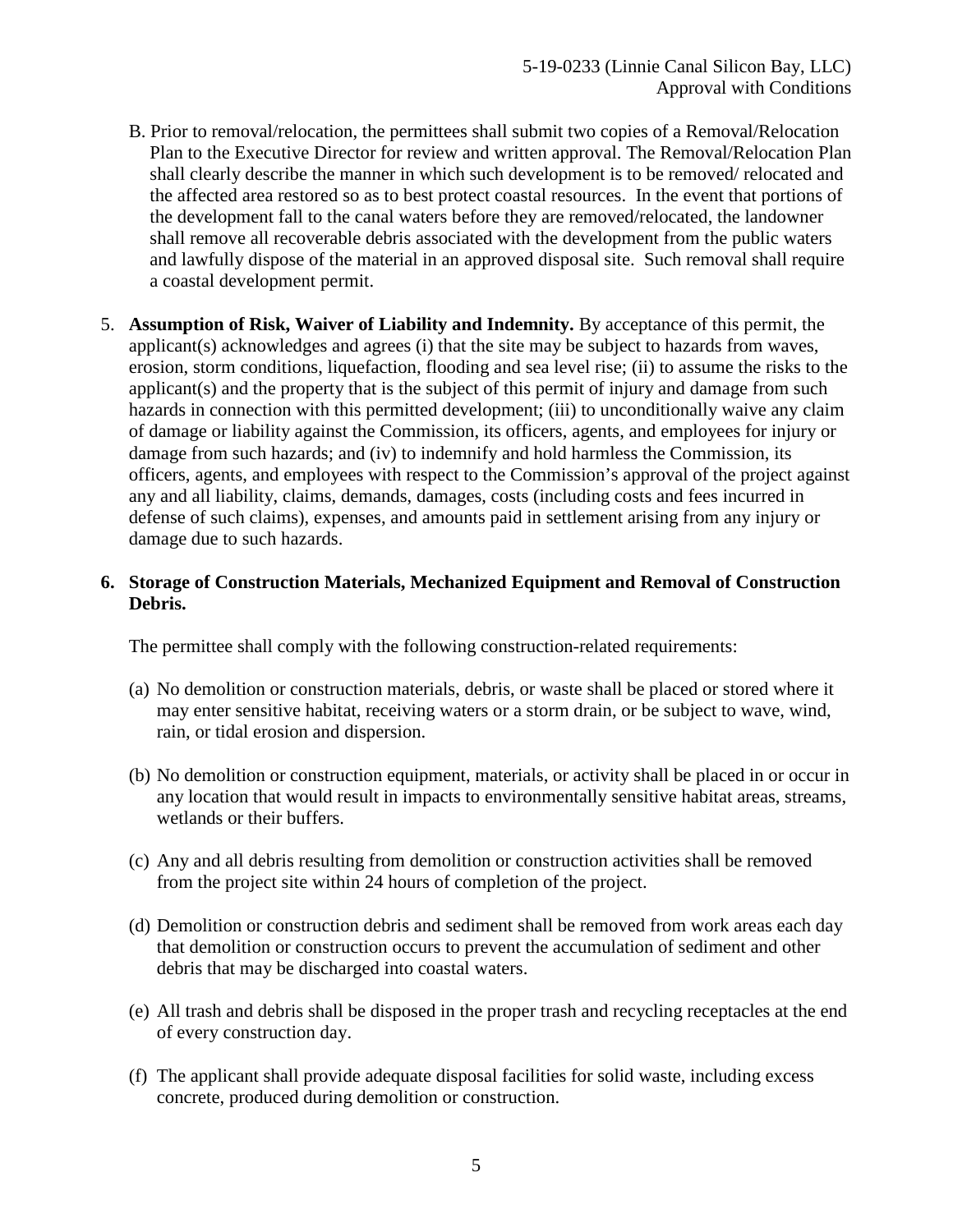- (g) Debris shall be disposed of at a legal disposal site or recycled at a recycling facility. If the disposal site is located in the coastal zone, a coastal development permit or an amendment to this permit shall be required before disposal can take place unless the Executive Director determines that no amendment or new permit is legally required.
- (h) All stock piles and construction materials shall be covered, enclosed on all sides, shall be located as far away as possible from drain inlets and any waterway, and shall not be stored in contact with the soil.
- (i) Machinery and equipment shall be maintained and washed in confined areas specifically designed to control runoff. Thinners or solvents shall not be discharged into sanitary or storm sewer systems.
- (j) The discharge of any hazardous materials into any receiving waters shall be prohibited.
- (k) Spill prevention and control measures shall be implemented to ensure the proper handling and storage of petroleum products and other construction materials. Measures shall include a designated fueling and vehicle maintenance area with appropriate berms and protection to prevent any spillage of gasoline or related petroleum products or contact with runoff. The area shall be located as far away from the receiving waters and storm drain inlets as possible.
- (l) Best Management Practices (BMPs) and Good Housekeeping Practices (GHPs) designed to prevent spillage and/or runoff of demolition or construction-related materials, and to contain sediment or contaminants associated with demolition or construction activity, shall be implemented prior to the on-set of such activity.
- (m)All BMPs shall be maintained in a functional condition throughout the duration of construction activity.

#### **7. Landscaping − Drought Tolerant, Non-Invasive Plants.**

- A. Vegetated landscaped areas shall only consist of native plants or non-native drought tolerant plants, which are non-invasive. No plant species listed as problematic and/or invasive by the California Native Plant Society (http://www.CNPS.org/), the California Invasive Plant Council (formerly the California Exotic Pest Plant Council) (http://www.cal-ipc.org/), or as may be identified from time to time by the State of California shall be employed or allowed to naturalize or persist on the site. No plant species listed as a "noxious weed" by the State of California or the U.S. Federal Government shall be utilized within the property. All plants shall be low water use plants as identified by California Department of Water Resources (See: http://www.water.ca.gov/wateruseefficiency/docs/wucols00.pdf and [http://ucanr.edu/sites/WUCOLS/files/183488.pdf\)](http://ucanr.edu/sites/WUCOLS/files/183488.pdf).
- B. Use of reclaimed water for irrigation is encouraged. If using potable water for irrigation, only drip or microspray irrigation systems may be used. Other water conservation measures shall be considered, such as weather based irrigation controllers.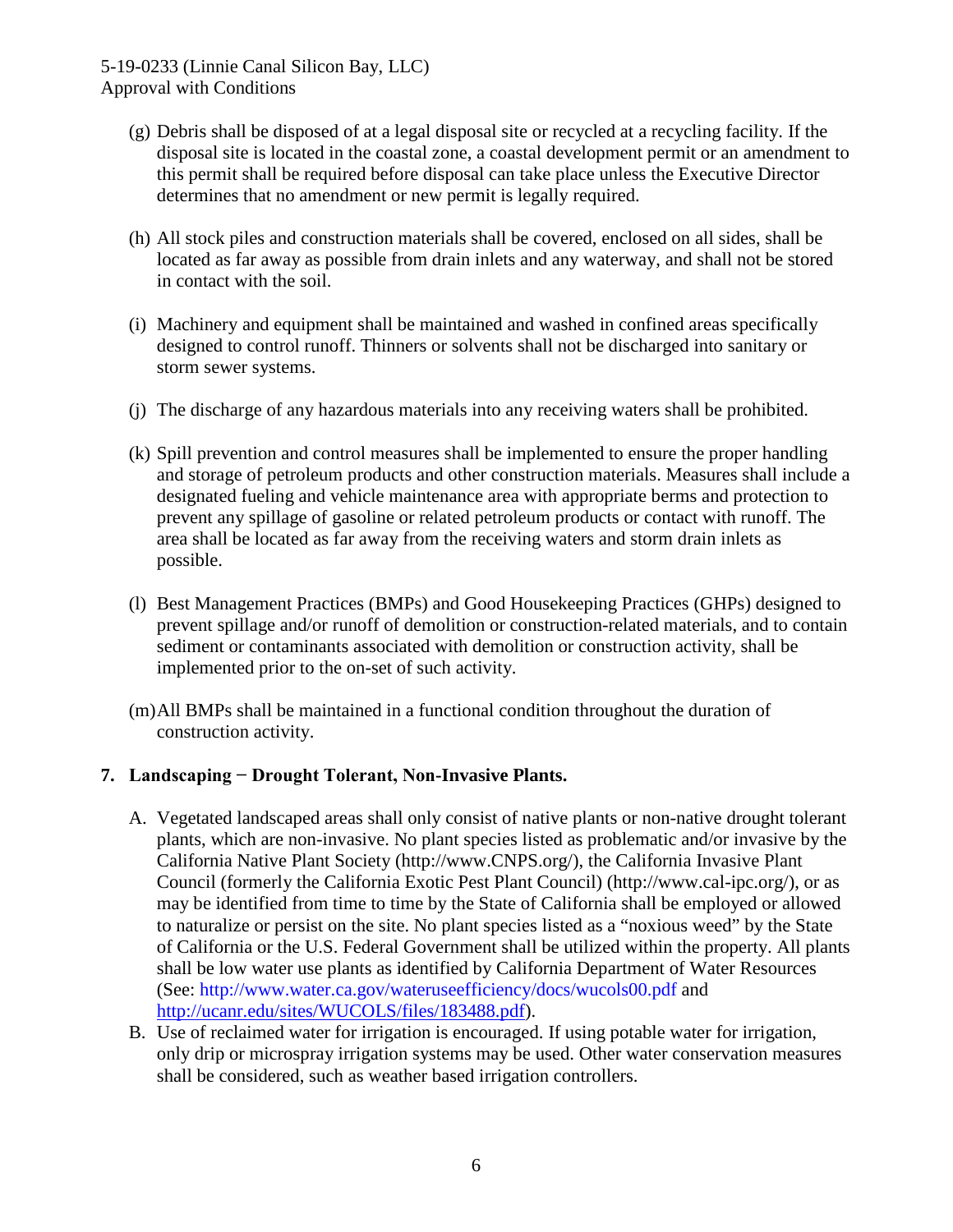- 8. **Drainage & Water Quality.** By acceptance of this Coastal Development Permit, the applicant agrees that:
	- a) During construction of the proposed project, no runoff, site drainage or dewatering shall be directed from the site into any canal or street that drains into a canal, unless specifically authorized by the California Regional Water Quality Control Board.
	- b) All equipment and materials shall be stored and managed in a manner to minimize the potential of pollutants to enter the canals.
	- c) A one-hundred cubic-foot French drain, underground cistern, or other similar drainage systems that collect and reduce the amount of runoff that leaves the site shall be installed on the project site.
	- d) All runoff leaving the site shall be directed away from the canals and into the City storm drain system.
- 9. **Deed Restriction.** PRIOR TO ISSUANCE OF THE COASTAL DEVELOPMENT PERMIT, the applicant shall submit to the Executive Director for review and approval documentation demonstrating that the landowner has executed and recorded against the parcel(s) governed by this permit a deed restriction, in a form and content acceptable to the Executive Director: (1) indicating that, pursuant to this permit, the California Coastal Commission has authorized development on the subject property, subject to terms and conditions that restrict the use and enjoyment of that property; and (2) imposing the Special Conditions of this permit as covenants, conditions and restrictions on the use and enjoyment of the Property. The deed restriction shall include a legal description of the entire parcel or parcels governed by this permit. The deed restriction shall also indicate that, in the event of an extinguishment or termination of the deed restriction for any reason, the terms and conditions of this permit shall continue to restrict the use and enjoyment of the subject property so long as either this permit or the development it authorizes, or any part, modification, or amendment thereof, remains in existence on or with respect to the subject property.

# <span id="page-6-0"></span>**IV. FINDINGS AND DECLARATIONS**

## <span id="page-6-1"></span>**A. PROJECT LOCATION & DESCRIPTION**

The applicant proposes to demolish an existing two-story, 1,693 sq. ft. single-family residence and construct a new three-story, 30-ft. high, 3,631 sq. ft. single-family residence with attached 427 sq. ft. two-car garage (**[Exhibit 2](https://documents.coastal.ca.gov/reports/2019/8/F6a/F6a-8-2019-exhibits.pdf)**). The applicant is proposing one additional on-site parking space on the driveway apron, for a total of three on-site parking spaces. The proposed project includes approximately 392 sq. ft. of balcony space, a 473 sq. ft. roof deck with 42-in. high railings above the roof, 195 cu. yds. of grading (130 cu. yds. of cut and 65 cu. yds. of fill), and landscape improvements. The project obtained a City of Los Angeles local Coastal Development Permit (Case No. DIR-2018-3915-CDP-SPP-MEL) on January 7, 2019, and was not appealed during the 20 working day appeal period [Cal. Pub. Res. Code § 30602]. On March 18, 2019, the applicant applied for a coastal development permit from the Coastal Commission due to the site's location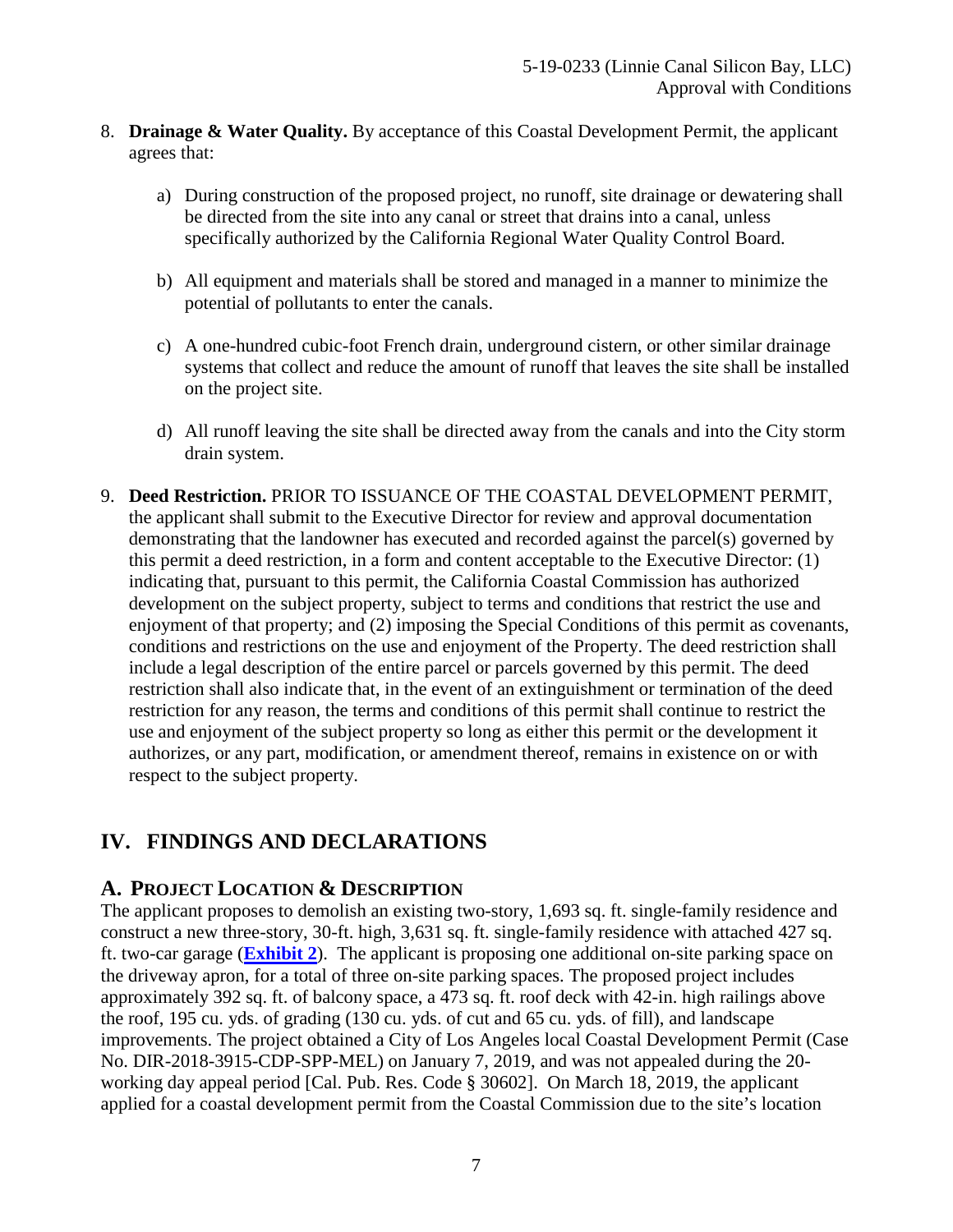#### 5-19-0233 (Linnie Canal Silicon Bay, LLC) Approval with Conditions

within the dual permit jurisdiction zone pursuant to Section 30601 of the Coastal Act. The standard of review is Chapter 3 of the Coastal Act, and the City of Los Angeles certified Land Use Plan provides guidance.

The subject site is a relatively level 2,850 sq. ft. lot located approximately 1,000 feet inland of Venice Beach and adjacent to the Linnie Canal in the Venice Canals subarea. The site is designated Single-Family Residential Low Medium I in the certified Venice Land Use Plan (LUP) and zoned RW1-1-O by the City of Los Angeles. The block and surrounding area are characterized by a mix of one to three-story single-family residences of varying architectural styles. Many of the original homes in the Venice Canals have been reconstructed and are three stories in height and of similar size to the proposed project. Public sidewalks currently provide public access along all banks of the canals (**[Exhibit 1](https://documents.coastal.ca.gov/reports/2019/8/F6a/F6a-8-2019-exhibits.pdf)**).

The height limits set forth in the certified Venice LUP for the Venice Canals subarea are specific with regard to residences. Ten feet landward of the canal-fronting property line, the maximum height of any structure shall not exceed 22 feet above the centerline of the rear alley. Beyond ten horizontal feet from the canal-fronting property line, one ft. in additional height is permitted for each two additional horizontal ft. to a maximum height of 30 ft. except for chimneys, ducts, and other accessory structures which are limited to 35 ft. Roof access structures are permitted to exceed the 30-ft. height limit by up to ten ft., but must not exceed 100 sq. ft. in area as measured from the outside walls and be setback at least sixty horizontal ft. from the canal. Roof deck railings shall not exceed 42-in. above the 30-ft. height limit. Building height is measured from the elevation of the adjacent alley.

The proposed residence would be set back approximately 16.5 ft. from the front (canal-fronting) property line. The third story would be set back approximately 36.5 ft. from the front property line. The front height of the residence facing Linnie Canal would begin at a height of approximately 22 ft. then ascend to a maximum height of approximately 30 ft. from the centerline of the rear alley. The proposed open railings will not exceed 42 in. in height. Therefore, the proposed project is consistent with the height requirements of the LUP, which are also reflected in **Special Condition 1**.

The certified LUP requires a permeable yard area totaling no less than fifteen times the width of canal-fronting lots. The subject lot is 30-ft. wide. In this case, a minimum of 450 sq. ft. (30 ft. x 15 ft. = 450 sq. ft.) of permeable yard area is required. The proposed residence would be setback 16.5 ft. from the canal-fronting property line, providing approximately 495 sq. ft. of yard area, 450 sq. ft. of which is required to be permeable. As proposed, the project is consistent with the permeable yard area requirements of the certified Venice LUP, and is further reflected in **Special Condition 2**.

In addition, due to the lack of on-street parking in the immediate area of the project, and to address impacts to public access to the coast as a result of proposed construction, the certified Venice LUP requires single-family residences in this area to provide at least three on-site parking spaces. The applicant proposes three on-site parking spaces: two in the garage and one on the driveway apron, all accessed from the alley (Court D). To ensure that any future changes at the subject site are consistent with the policies of the Coastal Act, any deviation from the final approved plans must be submitted for review by the Executive Director; therefore, the Commission imposes **Special Condition 3**.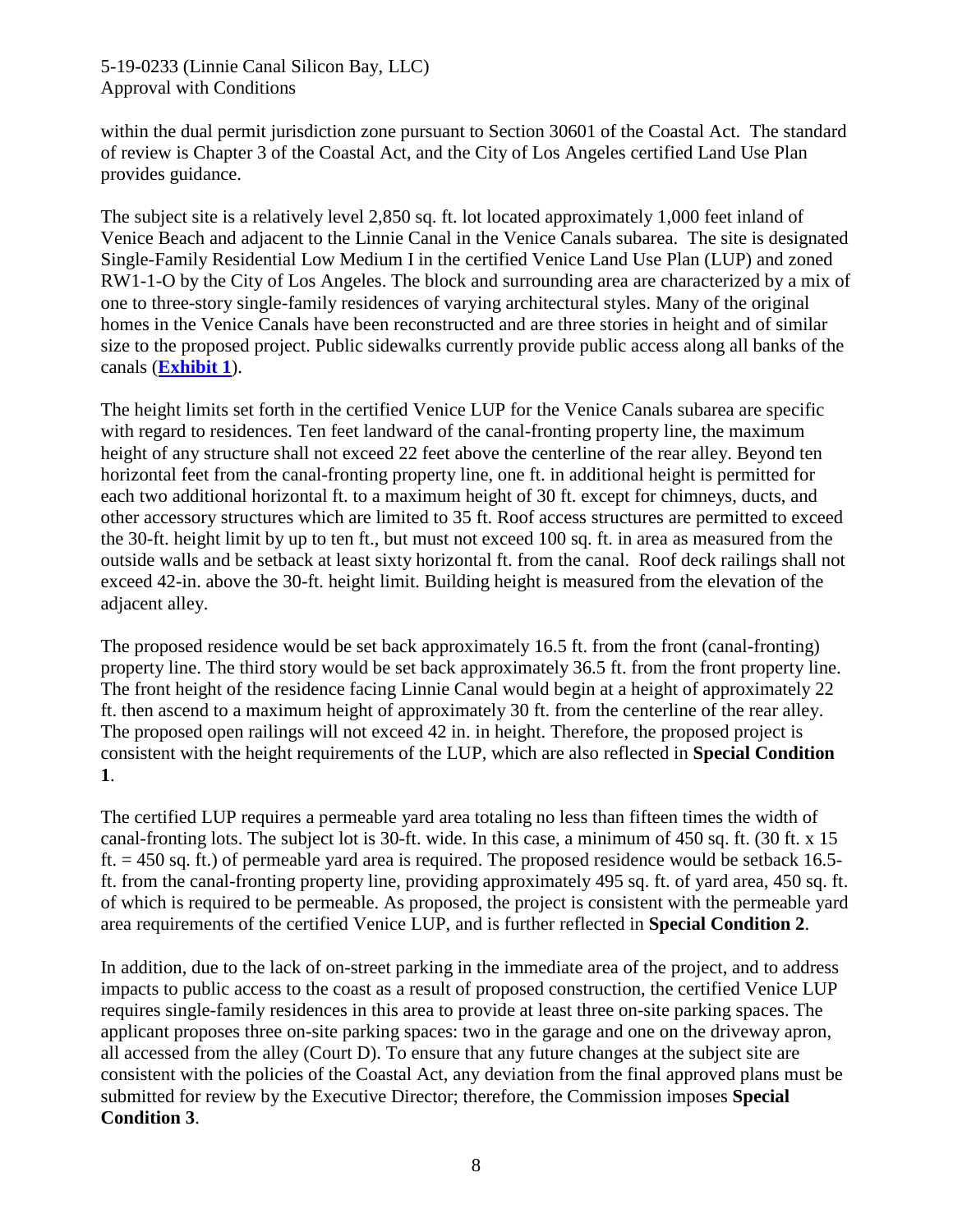The Venice Canals are a unique example of community recreation planning in a coastal marshland area that consists of a majority of single-family homes. When the LUP was certified in 2001, development standards were set forth in order to preserve the character of the community while minimizing/ avoiding impacts to coastal resources. The proposed residence is consistent with the development standards set forth in the LUP, and is similar in size (i.e. height, setbacks, buffer, bulk, floor area) to other residences in the Venice Canals. These design standards minimize or avoid impacts of new development to public access, water quality, environmentally sensitive habitat, and visual resources. In addition, previous Commission actions [CDP Nos. 5-17-0672 (Fessler & Tschortner); 5-18-0512 (437 Howland Canal Silicon Bay, LLC); 5-17-0598 (210 E. Linnie Canal, LLC)] have approved similar projects in the Venice Canals as consistent with the certified LUP and Chapter 3 of the Coastal Act. Because the certified LUP implements and (as the Commission found when it certified the LUP) itself is consistent with Chapter 3 of the Coastal Act, the project's consistency with the development standards in the LUP (Policies I.A.2, I.A.4, I.E.1, and I.E.2) is substantial evidence that the project also complies with the Coastal Act. As such, approval of the project will not result in adverse cumulative impacts to the surrounding area due to the approval and presence of similar residences, is compatible with the character of the neighborhood, and is consistent with Chapter 3 of the Coastal Act.

As previously mentioned, the project site is located within the Venice Canal system, which is located north of Washington Boulevard and is hydrologically connected to Ballona Lagoon via Grand Canal. Within this system, there are two sets of tide gates. One set is located under the Washington Street Bridge at Grand Canal and the other is located at the southern end of Ballona Lagoon near the Marina del Rey entrance channel **[\(Exhibit 3\)](https://documents.coastal.ca.gov/reports/2019/8/F6a/F6a-8-2019-exhibits.pdf)**. These tide gates limit the potential for flooding and regulate tidal flushing (with seawater) in the Ballona Lagoon, Grand Canal, and Venice Canals. Although these tide gates afford some protection of development from flooding hazards, development in this area is not immune to hazards. For example, the canal area exists at a lower elevation than the surrounding area. During a storm event, rainfall from the area is gravitydrained to the canals and typically drains out to the ocean at low tide. The tide gates typically close during higher-high tides which, when coinciding with large storm events and/or a potential tide gate malfunction, can lead to stormwater accumulation in the canals causing stormwater-related flooding<sup>[1](#page-8-0)</sup>. Such stormwater-related flooding may become more prevalent as sea levels rise. In 2015, the Commission adopted guidance for addressing sea level rise in Local Coastal Program planning and coastal development permit applications, utilizing best available science<sup>[2](#page-8-1)</sup> pursuant to Sections 30006.5 and 30335.5 of the Coastal Act. As directed by the guidance (subsequently updated in 2018), staff utilizes the Ocean Protection Council's 2018 sea level rise (SLR) figures as the best available science to evaluate the vulnerability of new development to SLR within its economic life (75 years). In this particular area, anticipated SLR is approximately 6.8-ft.<sup>[3](#page-8-2)</sup> by the year 2100 for medium- to high-risk development such as residences. When development is proposed in areas that are predicted to be subject to coastal hazards, the Commission typically

<span id="page-8-0"></span><sup>1</sup> City of Los Angeles. "*Venice Coastal Zone Sea Level Rise Vulnerability Assessment*", 25 May 2018. In this assessment, the City of Los Angeles recognizes the importance of planning for SLR in the Venice community, including the exposure, sensitivity and adaptive capacity of Venice's coastal resources.<br><sup>2</sup> CA Coastal Commission. CCC SLR Policy Guidance, final adopted science update. 7 November 2018.

<span id="page-8-1"></span>

<span id="page-8-2"></span> $3$  This figure represents high emissions under the 0.5% probability scenario for residential development. Staff utilizes these figures because global greenhouse gas emissions are currently tracking along this trajectory unless large-scale curtailment of greenhouse gas emissions occurs to keep projections towards the lower end of the spectrum (**[Exhibit 4](https://documents.coastal.ca.gov/reports/2019/8/F6a/F6a-8-2019-exhibits.pdf)**).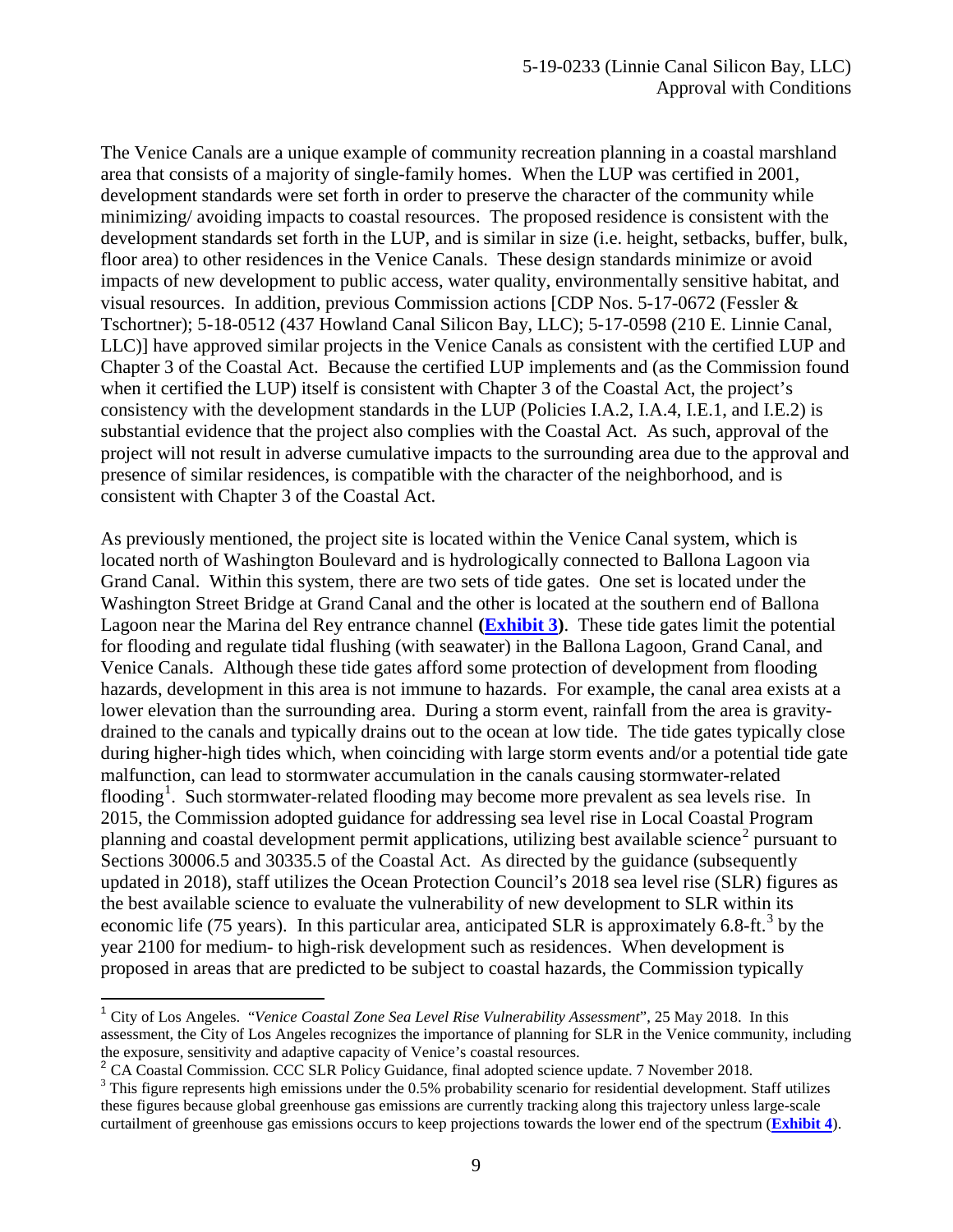#### 5-19-0233 (Linnie Canal Silicon Bay, LLC) Approval with Conditions

requires an applicant to submit a coastal hazards analysis using the best available science with a CDP application.

Given the vulnerability of the area, the applicant submitted a hazards analysis dated May 20, 2019. The analysis states that the subject site is vulnerable to SLR-related flooding with 4.9-ft. SLR by the year 2085 (**[Exhibit 4](https://documents.coastal.ca.gov/reports/2019/8/F6a/F6a-8-2019-exhibits.pdf)**). If the world continues current development and emissions patterns, high emissions scenarios of 6.6-ft. SLR may flood the subject site between the years 2095-2100, which is outside of the approximately 75 year economic life of the development. In addition, the surrounding streets are at a lower elevation than the subject site and are anticipated to flood before the site, itself, floods. However, even if the site itself is not subject to flooding as soon as the surrounding areas, access to the site and surrounding area could be impacted by flooding of the lower-elevation areas. Additionally, according to the City's vulnerability assessment and as verified on CoSMoS (the best available SLR hazards mapping tool), the subject site is one of approximately 4,000 parcels, including the surrounding walk streets and canal bridges, which are anticipated to flood particularly from stormwater overcapacity and tide gate malfunction during 6.6 ft. of SLR (**[Exhibit 4](https://documents.coastal.ca.gov/reports/2019/8/F6a/F6a-8-2019-exhibits.pdf)**). This exposure can be mitigated by temporary measures such as sand bags and dewatering; however, adaptive measures for long-term and more chronic flooding exposure are unknown, and will most likely require a regional effort to protect coastal resources in the area.

However, projecting sea level rise at any one location is not an exact science, and coastal areas are inherently unpredictable, especially when making predictions about conditions in 75-100 years. Although the current trend of sea level rise appears to be in the direction of more accelerated sea level rise, not less, the Commission cannot determine with absolute certainty that this house will be impacted by sea level rise-related hazards before the end of its economic life, although the current best available science indicates that some impacts are likely.

Section 30253 of the Coastal Act allows for some development in hazardous locations, as long as it minimizes risks to life and property in areas of high flood hazard (30253(a)) and assures stability and structural integrity, and neither creates nor contributes significantly to erosion, geologic instability, or destruction of the site or surrounding area or in any way requires the construction of protective devices that would substantially alter natural land forms along bluffs and cliffs (30253(b)). As such, the Commission's Draft Residential Adaptation Guidance (2018, Sect. E.4) and SLR Policy Guidance (2018, Sect. A.8) recommend that new development be designed to avoid and/or mitigate for anticipated flood hazards, consistent with Section 30253 of the Coastal Act. Here, the project's ground level includes an attached garage, living room, and dining area. The upper levels include bedrooms, recreational rooms, and decks. The project does not involve construction of a basement, and includes the elevation of some of the habitable space.

Although siting and design measures should minimize risks, ensure the stability of development, ensure the provision of adequate services (e.g., roads, water and sewer), and protect coastal resources over the expected life of the development, coastal hazards are not entirely predictable. Thus, to address residual uncertainty and risks, **Special Condition 4** requires that the applicant remove or relocate the threatened development in the event that it is threatened with damage or destruction from chronic flooding events, is no longer accessible by way of public streets, and/or is ordered by any government agency to not be occupied, as the evidence indicates is likely towards the end of the proposed structure's economic life but is not known with certainty. Removal of any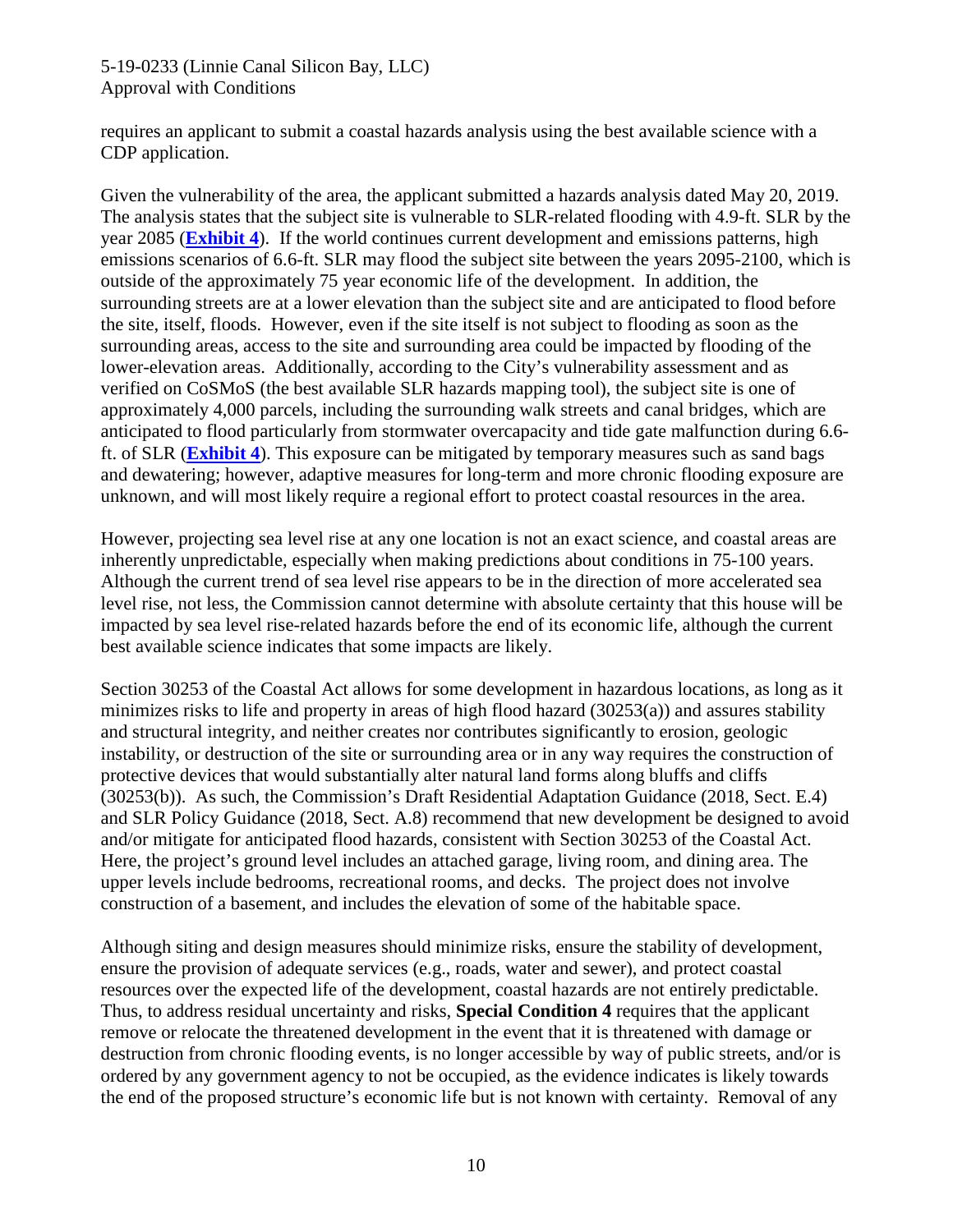structures requires a coastal development permit, which shall be accompanied with a removal/ relocation plan.

Furthermore, the applicant may decide that the economic benefits of development outweigh the risk of harm, which may occur from the identified hazards. However, neither the Commission nor any other public agency that permits the subject development should be held liable for the applicant's decision to develop. Therefore, the Commission imposes **Special Condition 5**, which requires the landowner to assume the risk of flooding hazards of the property, and to expressly waive any potential claim of liability against the Commission for any damage or economic harm suffered as a result of the decision to develop. The assumption of risk, when recorded against the property as a deed restriction, runs with the land and will ensure that the applicant and future owners are made aware of the nature of the hazards which may exist on the site and which may adversely affect the stability or safety of the proposed development.

Moreover, the project site fronts the canals and is in close proximity to the water. Thus, the Commission imposes construction-related best management practices under **Special Condition 6** to mitigate construction-related pollution and debris from entering the canals. Based on the project plans, stormwater runoff will be diverted to a 100 cu. ft. seepage field (French drain) located in the front yard and permeable areas for percolation, which will help minimize water runoff from the subject site. To ensure that water quality is maintained on site, the Commission imposes **Special Condition 8**. To further conserve water, **Special Condition 7** requires the applicant to utilize primarily drought tolerant, non-invasive plant species and water conservative irrigation systems for any new landscaping.

The Commission also imposes **Special Condition 9**, which requires the applicant to record a deed restriction acknowledging that, pursuant to this CDP (CDP No. 5-19-0233), the California Coastal Commission has authorized development on the subject property, subject to terms and conditions that restrict the use and enjoyment of the subject property; and imposing the Special Conditions of this permit as covenants, conditions and restrictions on the use and enjoyment of the property. The deed restriction will additionally provide notice of potential hazards of the property, and the risks of flooding and other sea level rise impacts towards the end of the development's economic life.

As conditioned, the proposed development is consistent with the development standards in the certified LUP and, therefore, Chapter 3 of the Coastal Act, and will not result in adverse cumulative effects to the visual resources or community character. In addition, the site is potentially subject to flooding from anticipated SLR and storm events; however, as conditioned, the development will minimize impacts to coastal resources. As conditioned, proposed development will not adversely impact coastal resources, public access, visual resources or public recreation opportunities, and is consistent with past Commission actions in the area and Chapter Three policies of the Coastal Act.

## <span id="page-10-0"></span>**B. PUBLIC ACCESS**

The proposed development will not affect the public's ability to gain access to, and/or to use the coast and nearby recreational facilities. Therefore, as proposed, and conditioned, the development conforms to Sections 30210 through 30214, Sections 30220 through 30224, and 30252 of the Coastal Act.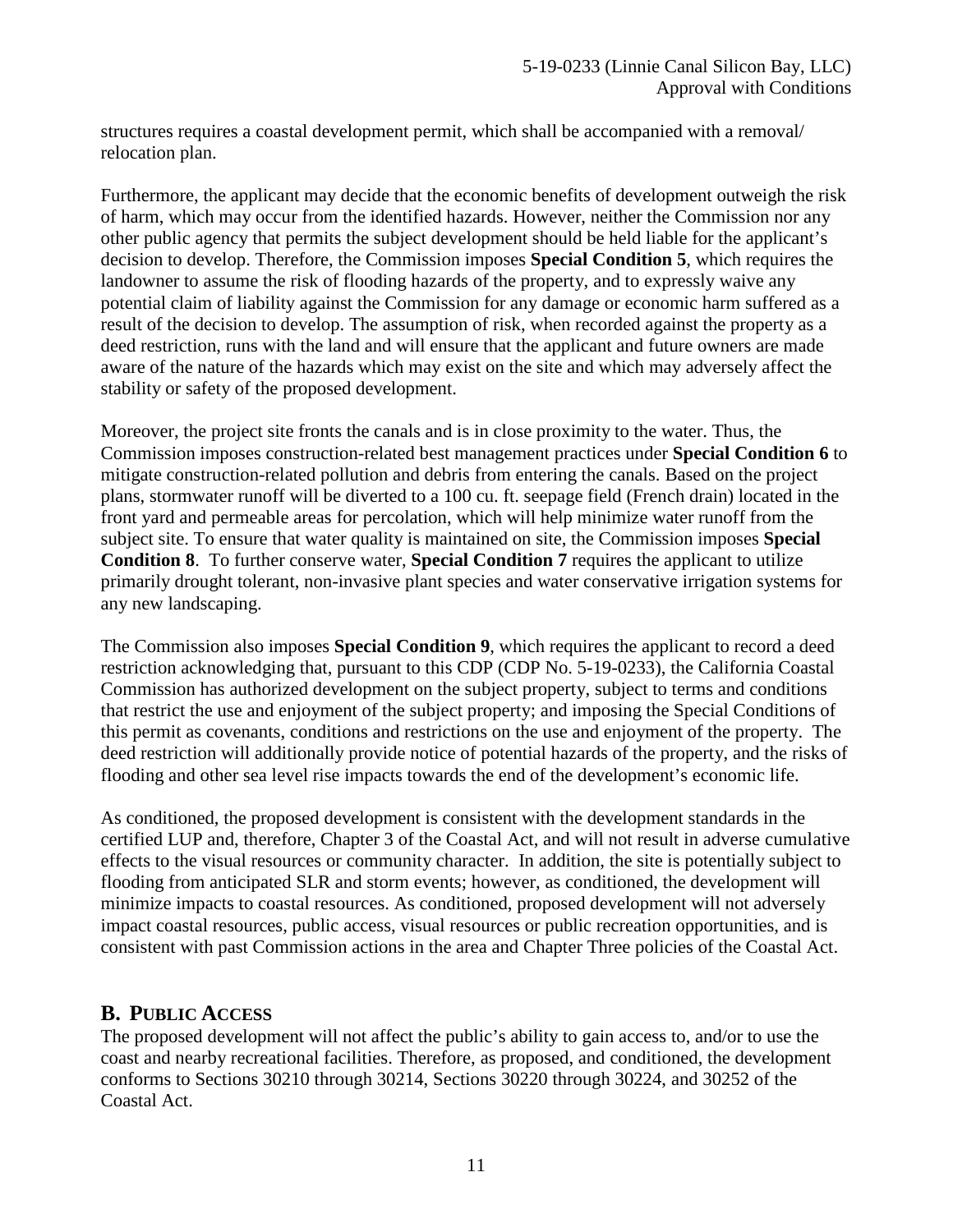## <span id="page-11-0"></span>**C. DEVELOPMENT**

As proposed, the development is located within an existing developed area and is compatible with the character and scale of the surrounding area. The project provides adequate parking based on the Commission's typically applied standards. Therefore, as proposed, the development conforms with Sections 30250, 30251, and 30252 of the Coastal Act.

## <span id="page-11-1"></span>**D. HAZARDS**

Development adjacent to the ocean is inherently hazardous. To minimize the project's impact on shoreline processes, and to minimize risks to life and property, the development has been conditioned to: require an appropriate set-back from the water; require a drainage and runoff control plan to direct, treat, and minimize the flow of water offsite; require the removal of the structure if and when threatened; and to require that the landowner and any successor-in-interest assume the risk of undertaking the development. As conditioned, the Commission finds that the development conforms to the requirements of Sections 30235 and 30253 of the Coastal Act regarding the siting of development in hazardous locations.

# <span id="page-11-2"></span>**E. WATER QUALITY**

The proposed development has a potential for a discharge of polluted runoff from the project site into coastal waters. The development, as proposed and as conditioned, incorporates design features to minimize the effect of construction and post-construction activities on the marine environment. These design features include, but are not limited to, the appropriate management of equipment and construction materials, reducing runoff through the use of permeable surfaces, the use of noninvasive drought tolerant vegetation to reduce and treat the runoff discharged from the site, and for the use of post-construction best management practices to minimize the project's adverse impact on coastal waters. Therefore, the Commission finds that the proposed development, as conditioned, conforms with Sections 30230 and 30231 of the Coastal Act regarding the protection of water quality to promote the biological productivity of coastal waters and to protect human health.

## <span id="page-11-3"></span>**F. DEED RESTRICTION**

To ensure that any prospective future owners of the property are made aware of the applicability of the conditions of this permit, the Commission imposes one additional condition requiring that the property owner record a deed restriction against the property, referencing all of the above Special Conditions of this permit and imposing them as covenants, conditions and restrictions on the use and enjoyment of the Property. Thus, as conditioned, this permit provides notice to any prospective future owner(s) of the restrictions and/or obligations imposed on the use and enjoyment of the land in connection with the authorized development, including the risks of the development and/or hazards to which the site is subject, and the Commission's immunity from liability.

# <span id="page-11-4"></span>**G. LOCAL COASTAL PROGRAM (LCP)**

Coastal Act section 30604(a) states that, prior to certification of a local coastal program (LCP), a coastal development permit can only be issued upon a finding that the proposed development is in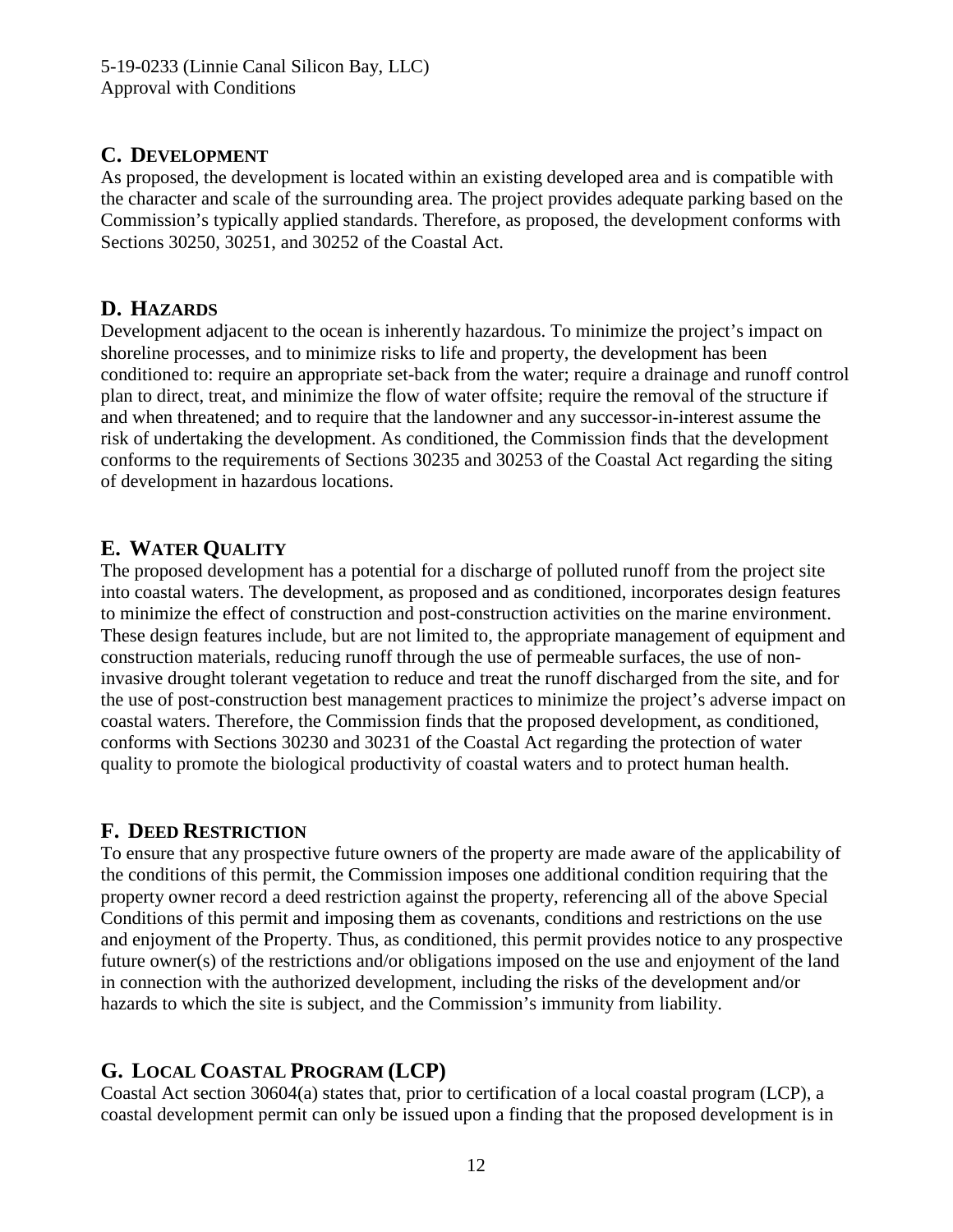conformity with Chapter 3 of the Act and that the permitted development will not prejudice the ability of the local government to prepare an LCP that is in conformity with Chapter 3. The Venice Land Use Plan was certified by the Commission on June 14, 2001 and is advisory in nature and may provide guidance. The proposed development is consistent with Chapter 3 of the Coastal Act and with the certified Land Use Plan for the area. Approval of the project as proposed will not prejudice the ability of the local government to prepare an LCP that is in conformity with the provisions of Chapter 3 of the Coastal Act, either individually or cumulatively with other similar developments in the area.

## <span id="page-12-0"></span>**H. CALIFORNIA ENVIRONMENTAL QUALITY ACT (CEQA)**

As conditioned, there are no feasible alternatives or additional feasible mitigation measures available that would substantially lessen any significant adverse effect that the activity may have on the environment. Therefore, the Commission finds that the proposed project, as conditioned to mitigate the identified impacts, is the least environmentally damaging feasible alternative and can be found consistent with the requirements of the Coastal Act to conform to CEQA.